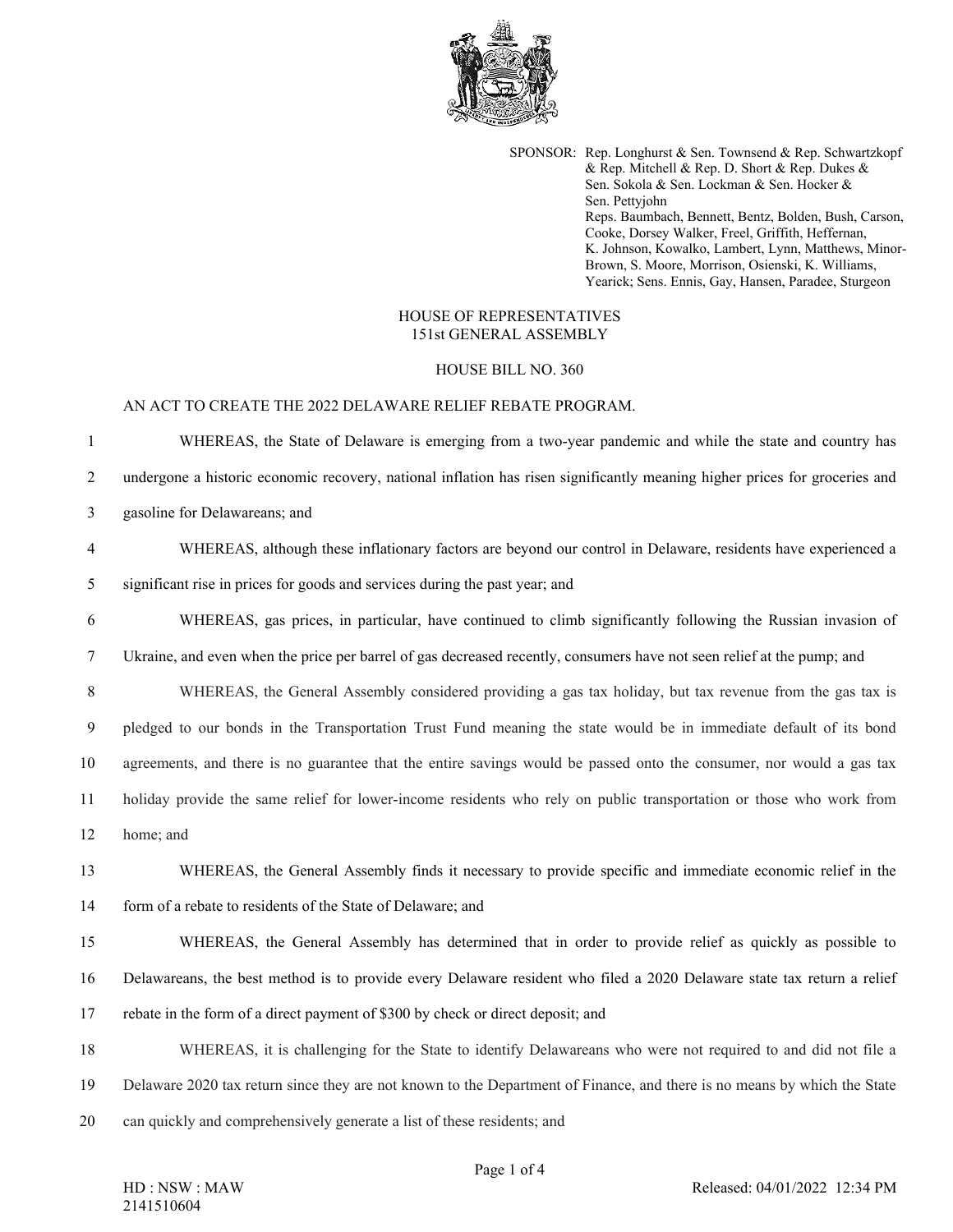| 21 | WHEREAS, the General Assembly recognizes that there are Delawareans who were not required to file a 2020                      |
|----|-------------------------------------------------------------------------------------------------------------------------------|
| 22 | Delaware state tax return, and calls on the Department of Finance to provide a relief rebate of \$300 to those Delaware adult |
| 23 | residents who did not file a 2020 tax return.                                                                                 |
| 24 | NOW, THEREFORE:                                                                                                               |
| 25 | BE IT ENACTED BY THE GENERAL ASSEMBLY OF THE STATE OF DELAWARE:                                                               |
| 26 | Section 1. There is hereby created the 2022 Delaware Relief Rebate Program which provides a one-time,                         |
| 27 | retroactive, refundable income tax credit for resident individual income taxpayers as follows:                                |
| 28 | (1) An individual eligible to receive the tax credit under the 2022 Delaware Relief Rebate Program means a                    |
| 29 | person, who, for tax year 2020, was a resident individual as defined in §1103 of Title 30 of the Delaware Code                |
| 30 | ("Code") that:                                                                                                                |
| 31 | a. Timely filed a Delaware resident personal income tax return as the taxpayer pursuant to Chapter 11 of                      |
| 32 | Title 30 of the Code; and                                                                                                     |
| 33 | b. Is not deceased as of date of credit issuance.                                                                             |
| 34 | (2) The allowable tax credit, referred to in this Act as a "relief rebate", for an eligible individual shall be:              |
| 35 | a. A refundable credit of \$300, without regard to the individual's actual tax imposed under §1102 of Title                   |
| 36 | 30 of the Code for tax year 2020;                                                                                             |
| 37 | b. Excluded from the definition of "refund" under §558(b) of Title 30 of the Code; and                                        |
| 38 | c. Deemed not to be an "overpayment of tax payable to the taxpayer" under §545 of Title 30 of the Code.                       |
| 39 | (3) As soon as practicable after the effective date of this Act, the Division of Revenue will send each eligible              |
| 40 | individual a tax credit payment under the 2022 Delaware Relief Rebate Program. Payments may be made by such                   |
| 41 | method as determined by the Director of Revenue.                                                                              |
| 42 | (4) For tax year 2022, the tax credit received by an eligible individual under the 2022 Delaware Relief Rebate                |
| 43 | Program will be treated as a refund pursuant to $\S1106(b)(9)$ of Title 30 of the Code.                                       |
| 44 | (5) Any protest with respect to a tax credit must be filed on or before August 31, 2022. Timely filed protests                |
| 45 | with respect to a tax credit will be subject to the provisions of subchapter III of chapter 5 of Title 30 of the Code.        |
| 46 | (6) The Secretary of Finance shall administer the 2022 Delaware Relief Rebate Program created by this Act.                    |
| 47 | (7) Records of the Department of Finance with respect to the 2022 Delaware Relief Rebate Program will be                      |
| 48 | subject to the protections against disclosure under §368 of Title 30 of the Code.                                             |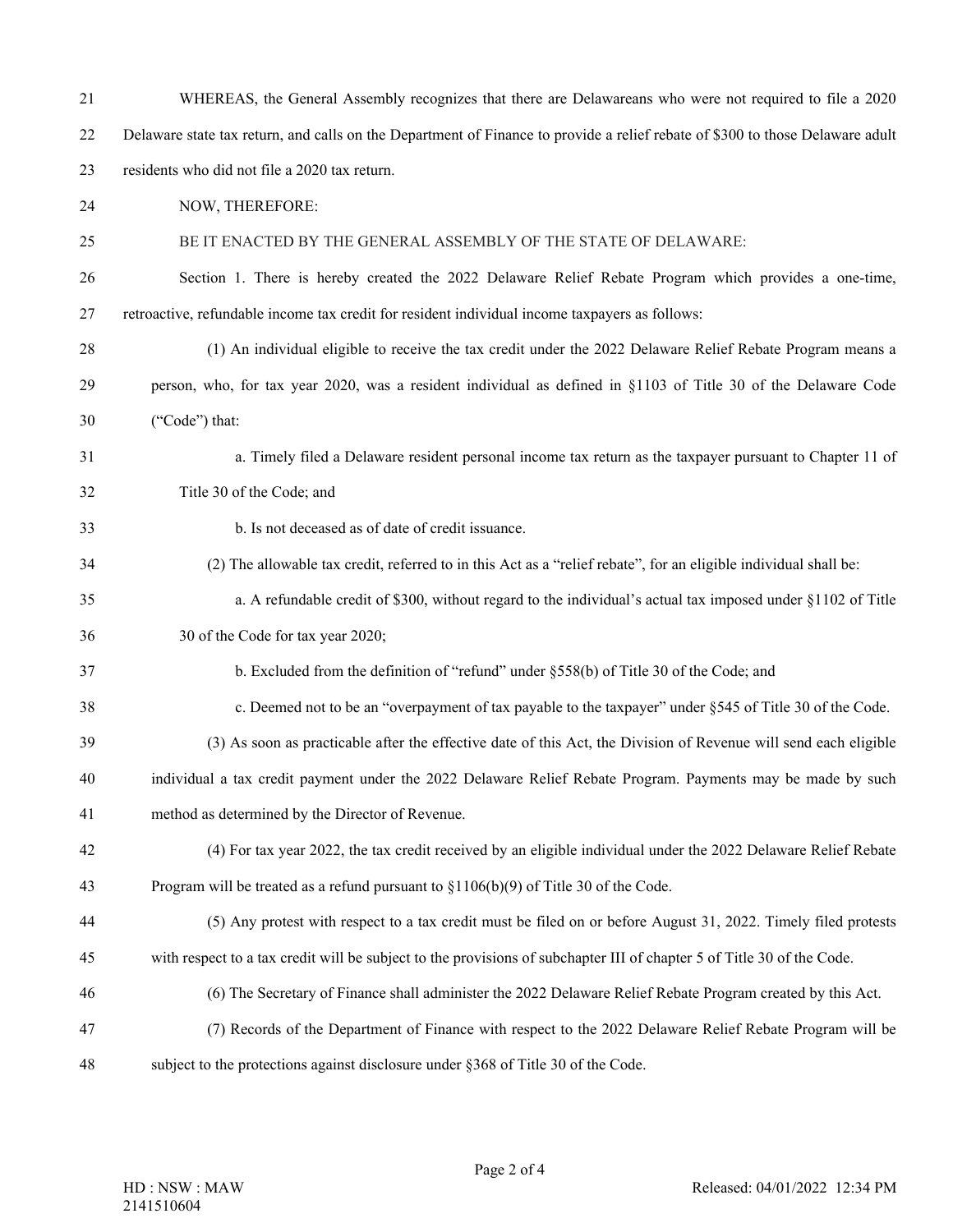49 (8) The provisions of  $\S 6533(e)(1)$  of Title 29 of the Code shall be temporarily suspended until such time as 50 the Fiscal Year 2022 refund estimate adopted by the Delaware Economic and Financial Advisory Council accounts for 51 the 2022 Delaware Relief Rebate Program.

- 52 (9) Notwithstanding any other provision of Delaware Law, the special fund created pursuant to Section 125, 53 Chapter 54, Volume 83 of the Delaware Laws may be used to fund any administrative costs incurred by the Division of 54 Revenue in fulfilling its obligations under this Act.
	-
- 55 (10) For purposes of this Act, "timely filed" includes extensions and will be determined by the Division of 56 Revenue.
- 57 Section 2. Within 6 months of enactment of this Act, the Department of Finance in collaboration with the 58 Department of Technology and Information (DTI) shall develop a pathway for each adult Delaware resident who did not 59 file a 2020 Delaware tax return or cannot otherwise be identified through other databases that may be available to the State 60 to receive a \$300 relief rebate directly or apply for one. The Secretary of Finance may establish reasonable requirements for 61 proof of identity, verification and eligibility to prevent fraudulent claims and payments including requirements for a state-62 issued and verified identification and valid Social Security Number. State agencies with access to personal identifying 63 information of adult Delaware residents that may be eligible for the rebate will cooperate with information sharing to 64 streamline such processes and any state law limiting the ability for such information sharing shall be temporarily suspended 65 for purposes of achieving the objectives of this Act unless otherwise prohibited by federal law. Any relief rebates issued 66 pursuant to this section shall be subject to a supplemental appropriation authorized by the Delaware General Assembly. 67 Section 3. If any provision of this Act or the application of this Act to any person or circumstance is held invalid, 68 the provisions of this Act are severable if the invalidity does not affect the other provisions of this Act that can be given 69 effect without the invalid provision or the application of this Act that can be given effect without the invalid application.
- 

70 Section 4. This Act shall be known as the "2022 Delaware Relief Rebate Program".

## **SYNOPSIS**

The Act, which shall be known as the 2022 Delaware Relief Rebate Program, creates a "relief rebate" which is a one-time direct payment of \$300 per Delaware resident taxpayer. This relief is intended to help Delawareans grappling with significant inflation at the grocery store and gas pump.

Payment of the \$300 will be made by the Delaware Department of Finance to resident individual income taxpayers who filed a 2020 personal income tax return. This payment will be made to each taxpayer, including those who jointly filed. No action on the part of a taxpayer is required to receive the \$300. In order to quickly provide this payment to Delaware taxpayers, provisions pertaining to tax intercepts by other government entities and Delaware State agencies shall not apply. The amount received by individual taxpayers will not be subject to Delaware income taxes. Any written protest for the disallowance of the payment of the \$300 relief rebate under this Act shall be processed consistently with existing provisions in Title 30. Records of the Department with respect to the provisions of this Act are subject to existing protections from disclosure under Delaware laws. A timely filed tax return includes extensions.

This Act also temporarily suspends the limitation on refunds of taxes under Title 29 of the Code until DEFAC refund estimates include the 2022 Delaware Relief Rebate Program. Costs associated with the administration and issuance